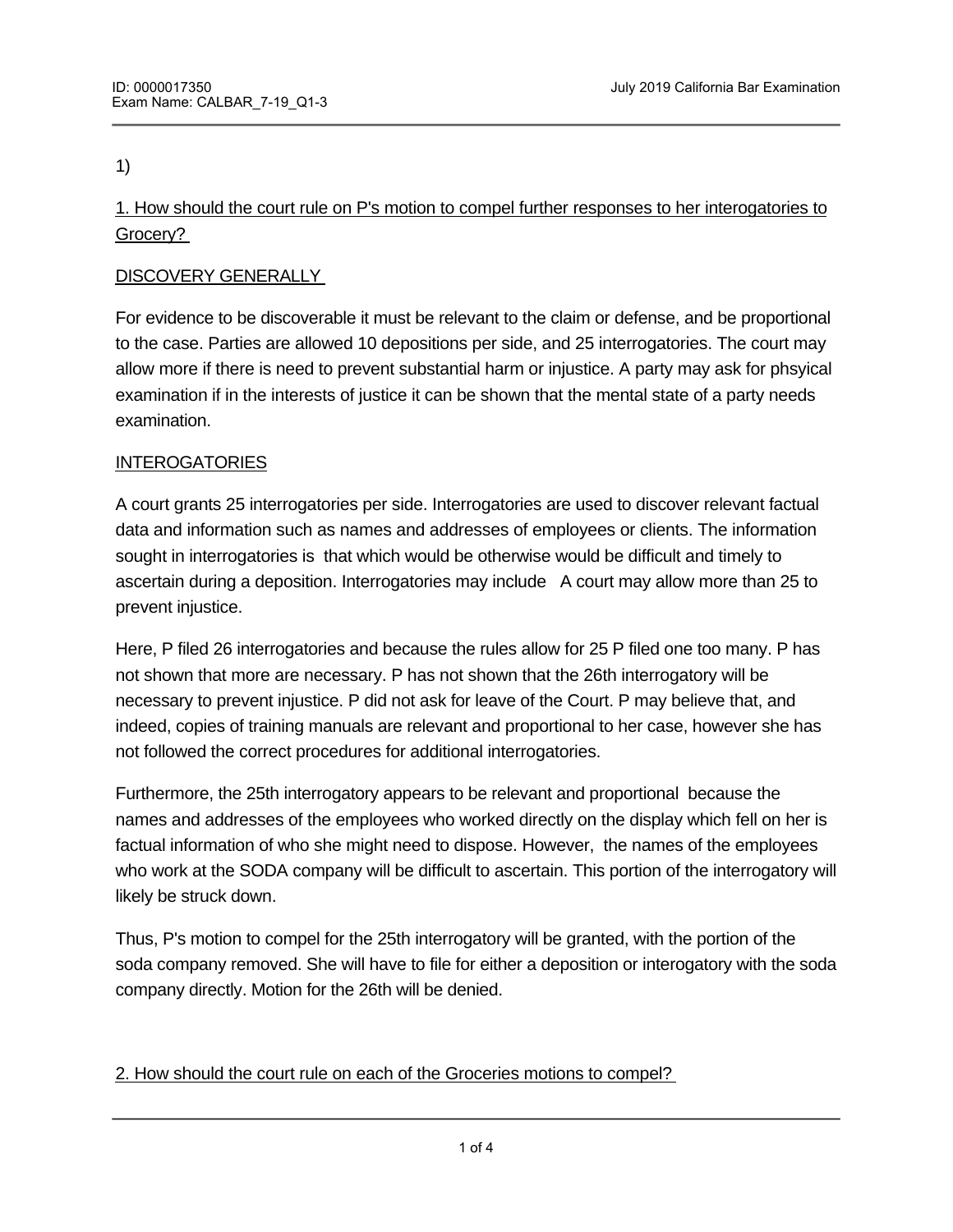#### **DISCOVERY**

See Above.

### PHYSICAL EXAMINATIONS

A Court may grant mental and physical as examinations as part of the discovery process. A Court will require a showing of 1. The person being subjected to exam is a Party, 2.The mental or physical state of that Party is at issue 3. It is not to harass or embarrass, 4. The interests of justice would be prejusticed if it was not permitted..

#### SUBECT TO EXAM

A physical or mental examination requires one to be a party to the case.

Here, P is the plaintiff

Thus, P is a party to the case.

#### MENTAL/ PHYSICAL STATE AT ISSUE

A party must make a good faiths showing that the mental or physical state of the party to be examined is actually at issue, or proportionally relevant to any underlying claims or defences.

Here, G has made a request for P to submit to Physical and Mental examinations. However, G has not made a good faith showing that P's mental state is at issue. Had they they stated a reason in the interrogatory they would have met this factual bar, but they did not. G may argue that her mental state is at issue because a falling pop stand will not cause mental issues, but this is not in our facts. However, her PHYSICAL state is at issue. Here, a large pop stand fell on her. She is claiming that her entire body is bruised. G will have a good faiths showing that her physical state is at issue.

Thus, the motion to compel P to a phsyical exam will be granted.

#### TAX RETURNS

See above for general discovery.

Here, tax returns for the last 20 plus years are not relevant or proportional to the case because this is negligence case in Tort and taxes have nothing to do with the underlying claim. If Fraud were a claim, tax returns might be required, however as stated, this is not a claim which requires this type of information.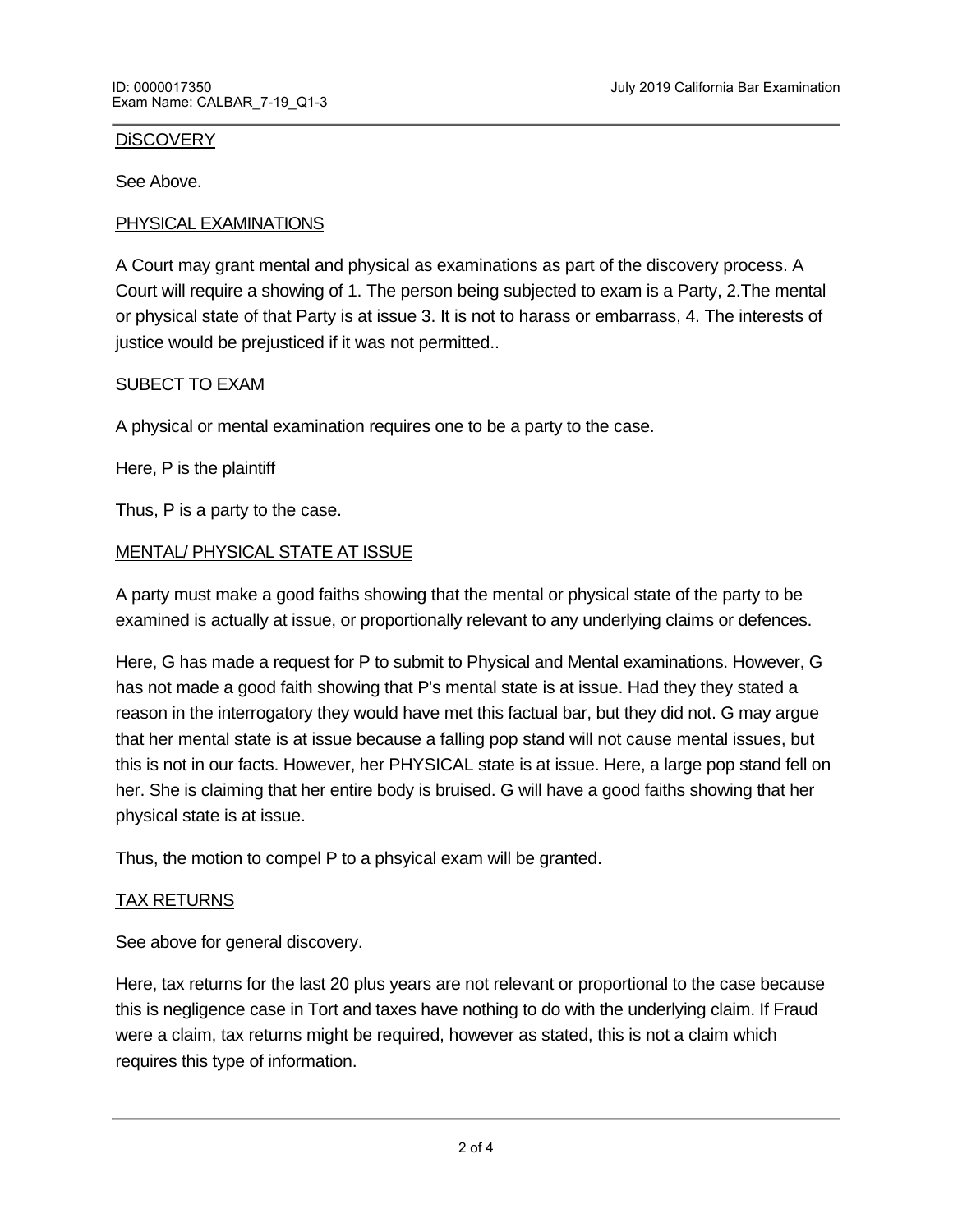Thus, the motion to compel for tax returns will not be granted.

#### 3 Was the Groceries response to P;s interrogatory, about its experts proper?

### **DISCOVERY**

SEE ABOVE

### REQUEST FOR EMPLOYEES

Here interrogatory 25 was valid as discussed above. Employees work for companies, and independent contractors are considered Agents.

Here, 25 asked for the names and employees of G. She did not ask for "everyone" who worked on the display, nor did she agents or contractors. Also, the expert did not "work" on the construction of the display, rather he only investigated the accident.

Thus, the motion to compel will be deined.

#### EXPERT WITNESSES

Under the FRE a party must disclose expert witnesses within 90 days. Expert witnesses do not need to be employees of a company.

Here, P will likely have have a case for obtaining the information regarding the expert because that is required with in 90 days.

Thus, G will have to reveal the

### 4. Should the court sustain G's assertion of privilege with respect to Xavier?

#### PRIVILEGE

Privilege is Confidential communications between a lawyer, his agents, and investigators in the furtherance of legal services. It applies to the communications themselves, and the lawyer thoughts and impressions ( and likely his agents employees or investigators). It does not apply